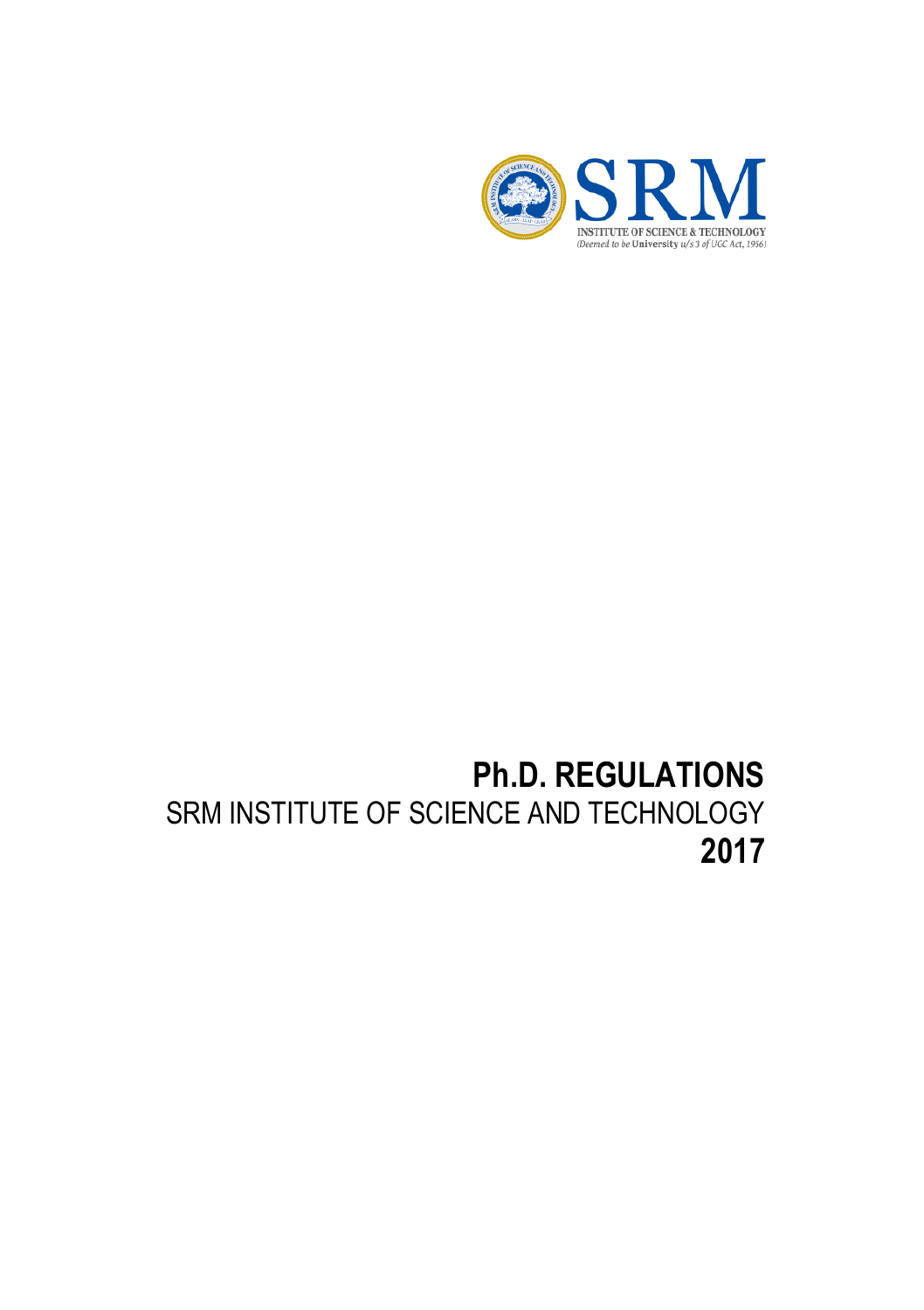## **1. DEFINITIONS AND NOMENCLATURE**

In the Regulations, unless the context otherwise requires,

- (i) "SRMIST" means SRM Institute of Science and Technology
- (ii) "Programme" means Doctoral Programme leading to the award of Ph.D. in Engineering and Technology / Science and Humanities / Medical and Health Sciences.
- (iii) DRCC means "Department Research Co-ordination Committee".
- (iv) "Chairperson" means the Head of the DRCC.
- (v) "Supervisor" means any faculty member of the University who has been recognized by the University to supervise the research scholars.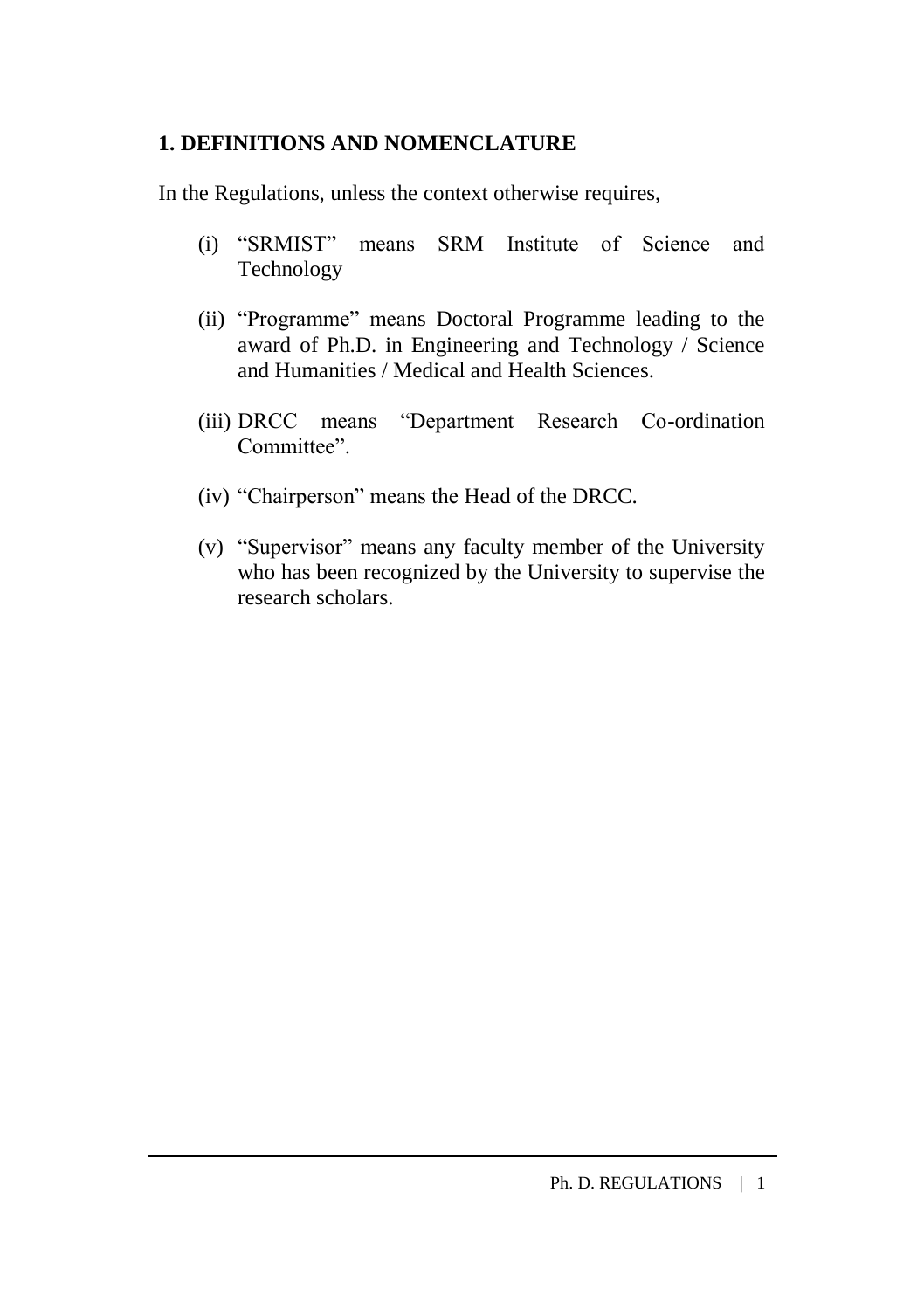- (vi) "Doctoral Committee" means a Committee constituted by the University for each Scholar to monitor the progress of his/her research work.
- (vii) "Research Co-ordinator" means Head of the Institution/ Department/Organization of the Part-time (Ext.) scholar where he/she is employed.
- (viii) "Scholar" means any candidate admitted by the University either under Full-time or Part-time category for pursuing research for the award of Ph.D. degree of the University.
- (ix) "Course" means a theory subject/a practical subject of PG programme/a directed study prescribed by the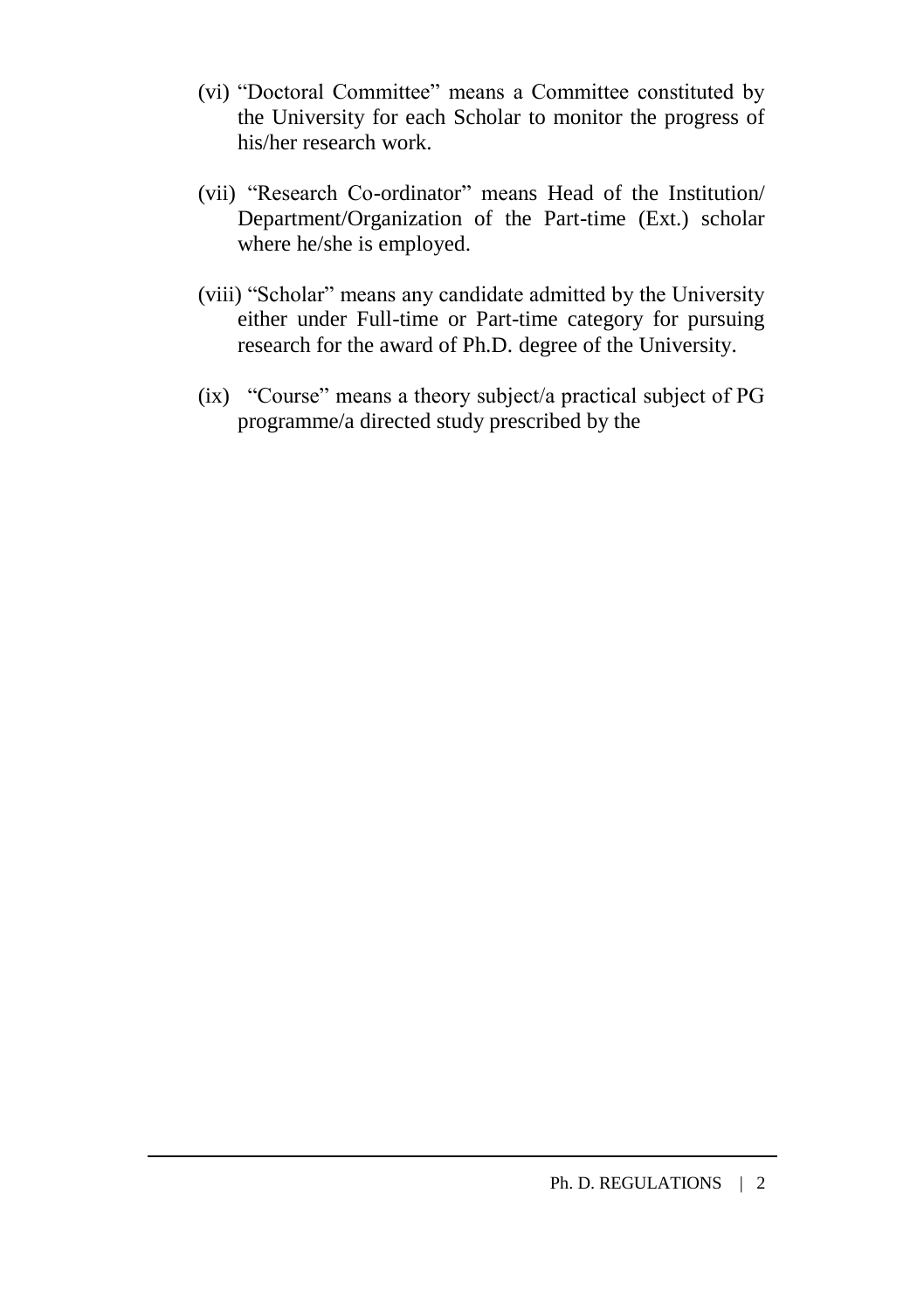(x) Committee for the scholar to undergo as a part of the Ph.D. Programme.

# **2. CATEGORIES OF Ph.D. CANDIDATES**

#### **There shall be three categories of Ph.D. candidates.**

- **(i) Full Time candidates:** All candidates who pursue full time research in this University shall belong to this category.
- **(ii) Part Time (Internal) candidates**: All candidates employed in SRMIST who pursue part time research in this University shall belong to this category.
- **(iii) Part Time (External) candidates:** All candidates working in Industrial units, Colleges, Government departments, Research organizations or other Institutions, sponsored for pursuing Ph.D. Programmes in this University while continuing to serve in their respective Institutions/ organizations which are recognized as the Research Centers of SRMIST shall belong to this category. They shall pursue research in their place of employment and /or in this University.

# **3. ELIGIBILITY**

3.1 Two years of Master's degree or a professional degree declared equivalent to the Master's degree by the corresponding statutory regulatory body, with at least 55% marks in aggregate or its equivalent grade 'B' in the UGC 7-point scale (or an equivalent grade in a point scale wherever grading system is followed) or an equivalent degree from a foreign educational Institution accredited by an Assessment and Accreditation Agency which is approved, recognized or authorized by an authority, established or incorporated under a law in its home country or any other statutory authority in that country for the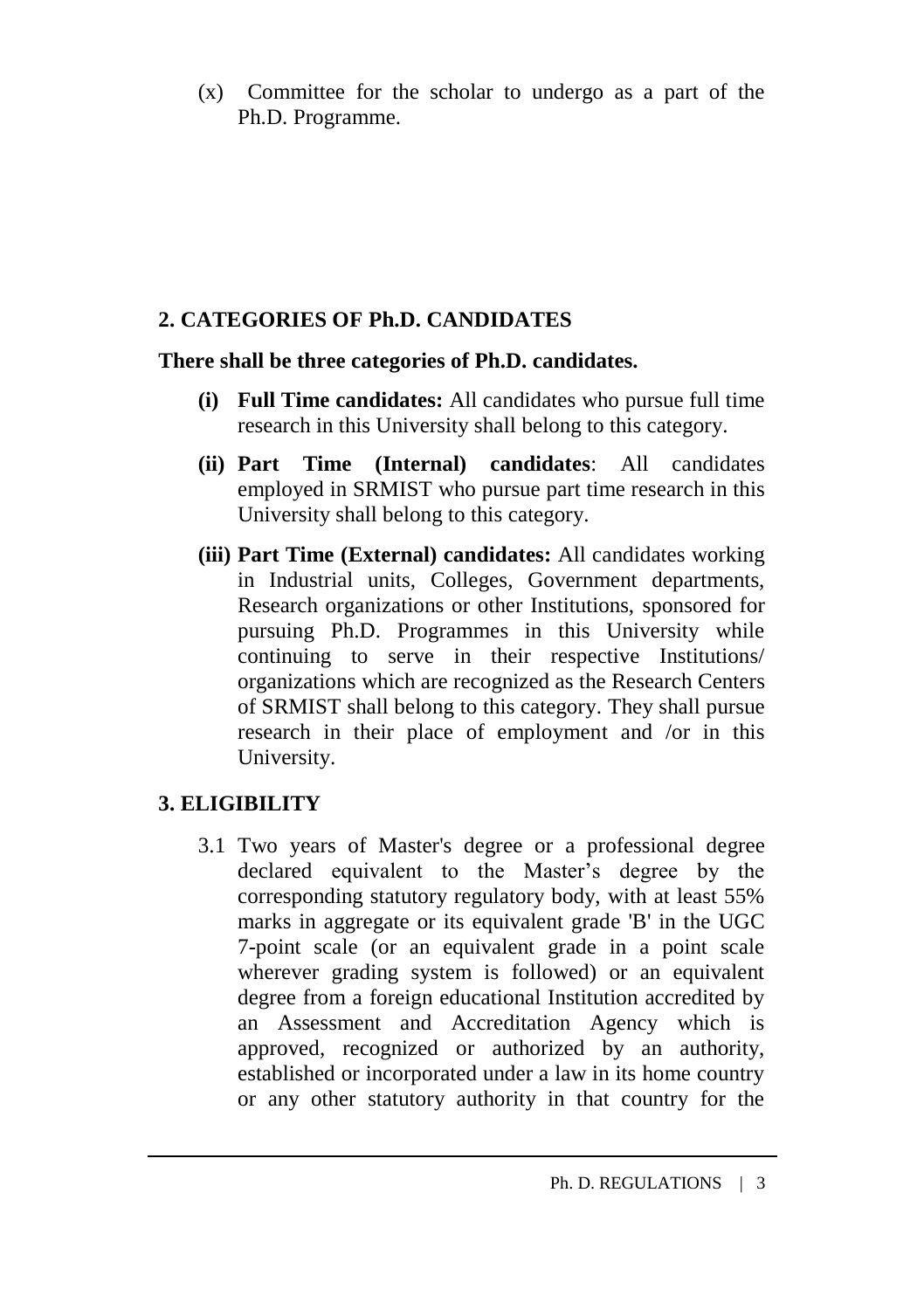purpose of assessing, accrediting or assuring quality and standards of educational institutions.

- 3.2 Candidates who have cleared the M.Phil. course work with at least 55% marks in aggregate or its equivalent grade 'B' in the UGC 7-point scale (or an equivalent grade in a point scale wherever grading system is followed) and successfully completing the M.Phil. Degree shall be legible to proceed to do research work leading to the Ph. D. Degree in the same Institution.
- 3.3 A relaxation of 5% of marks, or an equivalent relaxation of grade, may be allowed for those belonging to SC/ST/OBC (non-creamy layer)/ differently- abled.

# **4. DURATION OF THE PROGRAMME**

The duration of the programme and the time for submission of thesis are counted from the date of provisional registration.

- 4.1 All Ph.D. programmes shall be for a minimum duration of three years, including course work and a maximum of five years for Full time scholars and a maximum of six years for Part time scholars.
- 4.2 Part Time (Internal/External): Part time Ph.D. programme is allowed provided all the conditions mentioned in the extant Ph.D. regulations are met.
- 4.3 Under extraordinary circumstances if the candidate fails to submit the thesis within the maximum period, further extension of the period for a maximum of two years may be granted by the Vice Chancellor, on the recommendations of the Doctoral Committee, Director of concerned Faculty and Director (Research).

After the expiry of the maximum period including the extension granted, a candidate will be permitted to Re-register as per the following regulations.

(i) For those candidates who want to re-register under the same supervisor on the same area of research, the earlier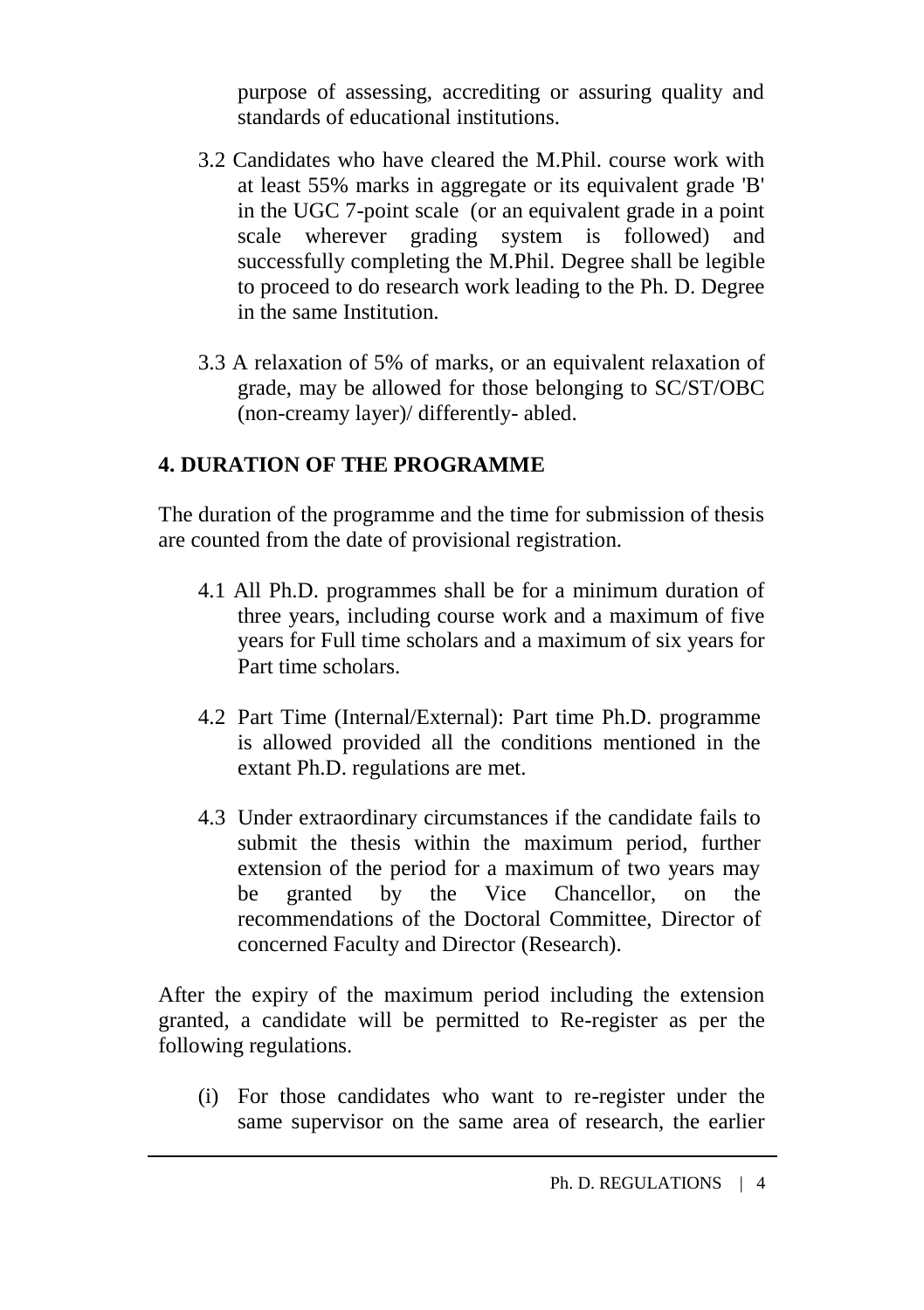Doctoral Committee and the course works completed will hold good.

- (ii) For those candidates who want to re-register with a different supervisor on a different area of research will be subjected to the regulations applicable for the fresh candidates.
- (iii) If the area of research is the same, the new Doctoral Committee will decide whether the earlier course works completed can be considered for exemption or not.
- 4.4 The women candidates and Persons with Disability (more than 40% disability) may be allowed a relaxation of two years for Ph.D. in the maximum duration. In addition, the women candidates may be provided Maternity Leave/Child Care Leave once in the entire duration of Ph.D. for up to 240 days.

# **5. ADMISSION PROCEDURE**

- (i) The number of available seats in the various specializations under different disciplines will be determined well in advance depending on the number of available Research Supervisors and other academic and physical facilities available, keeping in mind the norms regarding the scholarsupervisor ratio (as indicated in Para 6.2. iii), laboratory, library and such other facilities and will be notified in the University website and through advertisement.
- (ii) The candidates desirous of pursuing Ph.D. degree shall submit the application in the prescribed form through proper channel wherever applicable, **before 31st March/30th September**, each year to the Director (Research). The application form and the necessary details are available in the SRMIST website.
- (iii) The applications received will be sent to the respective Faculty Directors who will forward the same to the Chairpersons of the Department Research Coordination Committee (DRCC) of the departments. The DRCC will consist of all the recognized supervisors in the department and a recognized supervisor from another department of the University nominated by the respective faculty Directors. If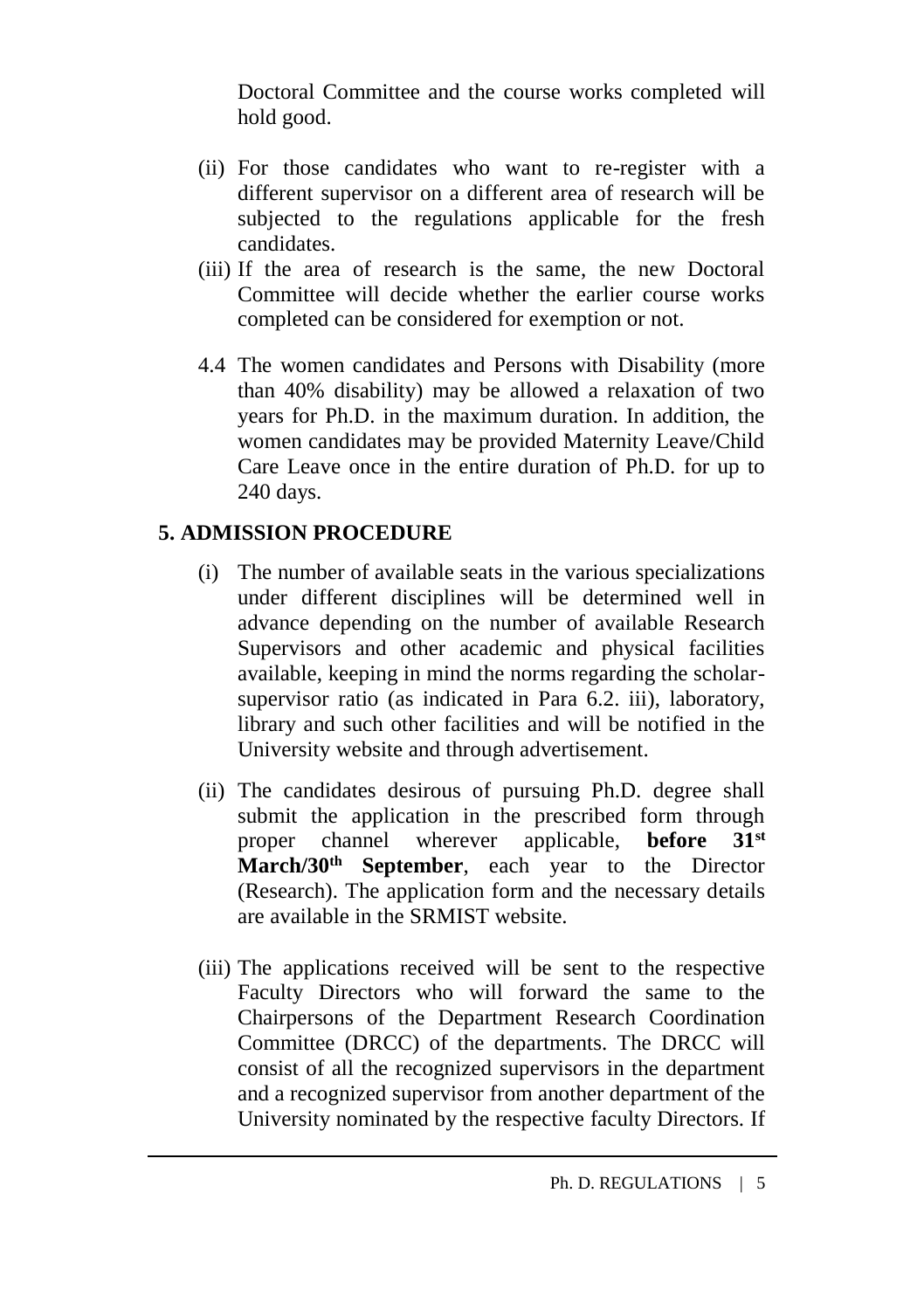the Head of the department is a recognized supervisor he/she will be the Chairperson. If not, he/she will nominate one of the recognized supervisors in the department as the Chairperson of DRCC. In Schools, the Dean of the School will be the Chairperson. The DRCC shall screen the applications and conduct the Entrance Test.

- (iv) The Entrance test need not be conducted for those students who qualify UGC-NET (including JRF)/UGC-CSIR NET (including JRF)/SLET/GATE/teacher fellowship holder.
- (v) The DRCC shall admit candidates by a two stage process through:
	- 1. An Entrance Test shall be qualifying with qualifying marks as 50%. The syllabus of the Entrance Test shall consist of 50% of research methodology and 50% shall be subject specific. The Entrance Test shall be conducted at the Centre(s) notified in advance.
	- 2. An interview/*viva-voce* to be organized by the DRCC when the candidates are required to discuss their research interest/area through a presentation before the Department Research Coordination Committee. The interview/*viva voce* shall also consider the following aspects, viz. whether:
		- 2.1 the candidate possesses the competence for the proposed research;
		- 2.2 the research work can be suitably undertaken at the Institution/College;
		- 2.3 the proposed area of research can contribute to new/additional knowledge.
- (vi) The allocation of Research Supervisor for a selected research scholar shall be decided by the DRCC concerned depending on the number of scholars per Research Supervisor, the available specialization among the Supervisors and research interests of the scholars as indicated by them at the time of interview/*viva voce*.
- (vii) The respective DRCC will forward the list of selected candidates along with the applications of all the candidates to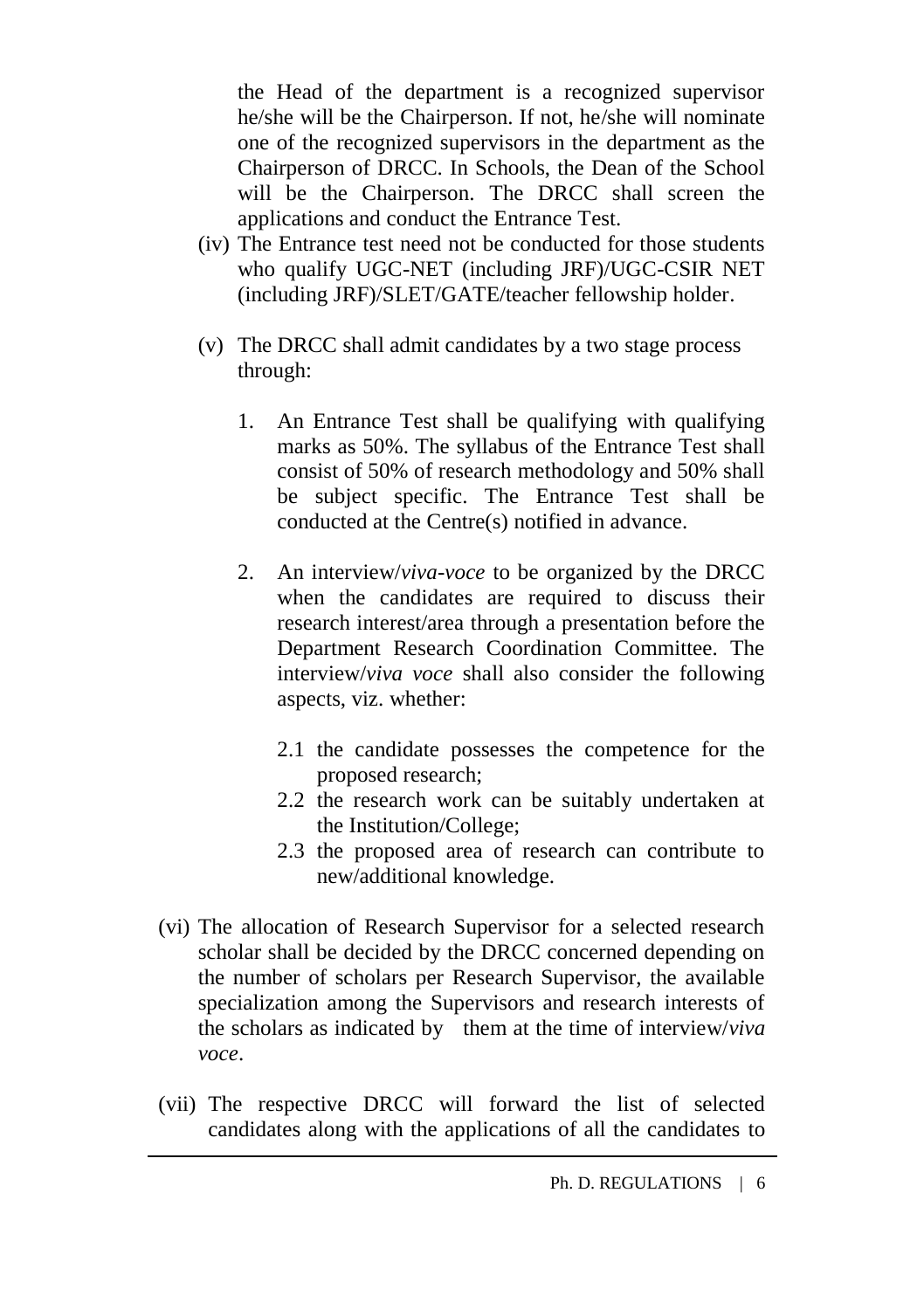the Director (Research) through the Directors of the respective faculties.

- (viii) The Director (Research) will seek the approval of the Vice-Chancellor for the provisional registration of the selected candidates.
- (ix) The Candidates whose registration has been approved by the Vice Chancellor shall be provisionally admitted to the Ph.D. Programme by the Director (Research) with intimation to the concerned Faculty Director, HOD, supervisor, the candidate, and the sponsoring institution, if any.
- (x) On receipt of the Provisional registration of the candidates, the supervisors of the students shall recommend a panel of Six names for forming the Doctoral Committee for their respective students and send the same to the respective Faculty Directors through the respective Heads of the Departments. The Faculty Director shall form the Doctoral Committee as in Para 9 below, get the approval of the Vice-Chancellor and then communicate the same to the Director (Research) for record and to the respective supervisors through the respective Heads of the departments for further action.
- (xi) The date of provisional registration shall be of  $1<sup>st</sup>$  of July or  $2<sup>nd</sup>$ of January of each year.
- (xii) The University shall maintain the list of all the Ph.D. registered scholars on its website on year-wise basis. The list shall include the name of the registered candidate, topic of his/her research, name of his/her supervisor/co-supervisor, date of enrolment/registration.

# **6. ALLOCATION OF RESEARCH SUPERVISOR**:

# **6.1 Recognition of Supervisors**

Recognition of Supervisor for guiding research work will be accorded by the Vice Chancellor, on application to the Director (Research) through proper channel in the prescribed format with the recommendation of a subject expert identified by the Director of the concerned faculty.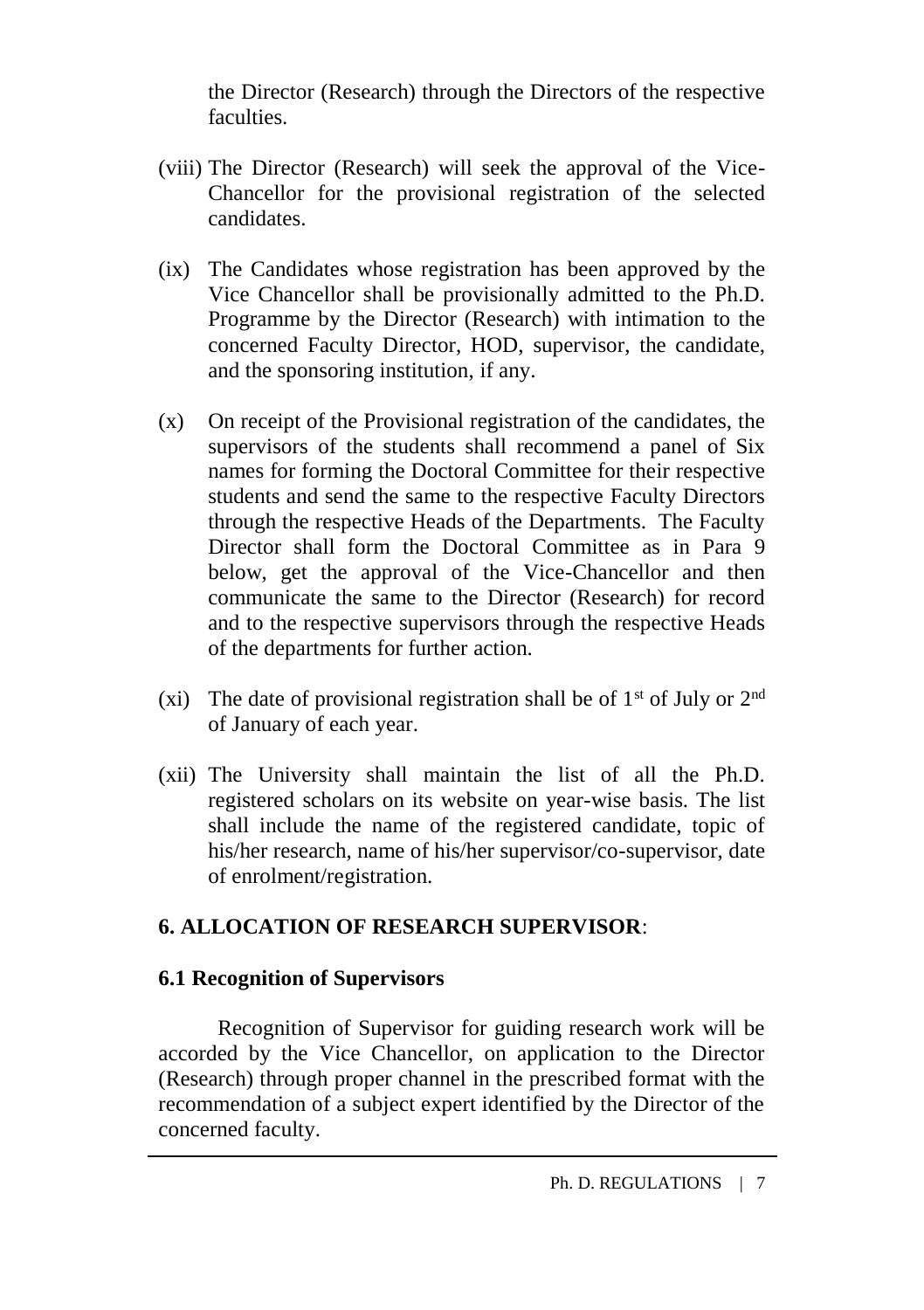Only a full time regular teacher of the concerned University can act as a supervisor.

- (i) Any Professor of the University with at least five research publications in indexed journals with SNIP/  $IF > 1$  in the last 5 years may be recognized as a research supervisor. Any Associate Professor with a Ph.D. degree with at least 3 publications in indexed journals with SNIP/  $IF > 1$  in the last 3 years may be recognized as a research supervisor. Any Assistant Professor of the university with a Ph.D. degree and at least two research publications in indexed journals with  $SNIP/IF > 1$  in the last 3 years may be recognized as Research Supervisor. All publications mentioned above must be in approved journals list available in the University website.
- (ii) A research supervisor without Ph.D. qualification in Medical Sciences should have not less than 15 years of teaching and research experience after obtaining his/her Post Graduate qualification and shall also have not less than 10 years of Post Graduate teaching experience as a faculty member with a minimum of two publications in the relevant or allied areas of research in indexed journals with SNIP/IF >1 in the last 3 years.
- (iii) All the supervisors must have been active researchers during the past five years. In areas/disciplines where there is no or only a limited number of indexed journals, the university may relax the above condition for recognition of a faculty as Research Supervisor with reasons recorded in writing. The minimum impact factor (IF) requirements may be somewhat relaxed by the Vice Chancellor for humanities, social sciences, and other areas where a rich research culture has not yet been established.
- (iv) Amendment: Following point was approved by the Academic Council meeting, held on  $22<sup>nd</sup>$  Oct. 2021. It is effect from  $1<sup>st</sup>$ Nov. 2021.

A minimum of two years of research or teaching experience after acquiring Ph.D. degree. However, exemptions shall be considered by the Vice-Chancellor on merit.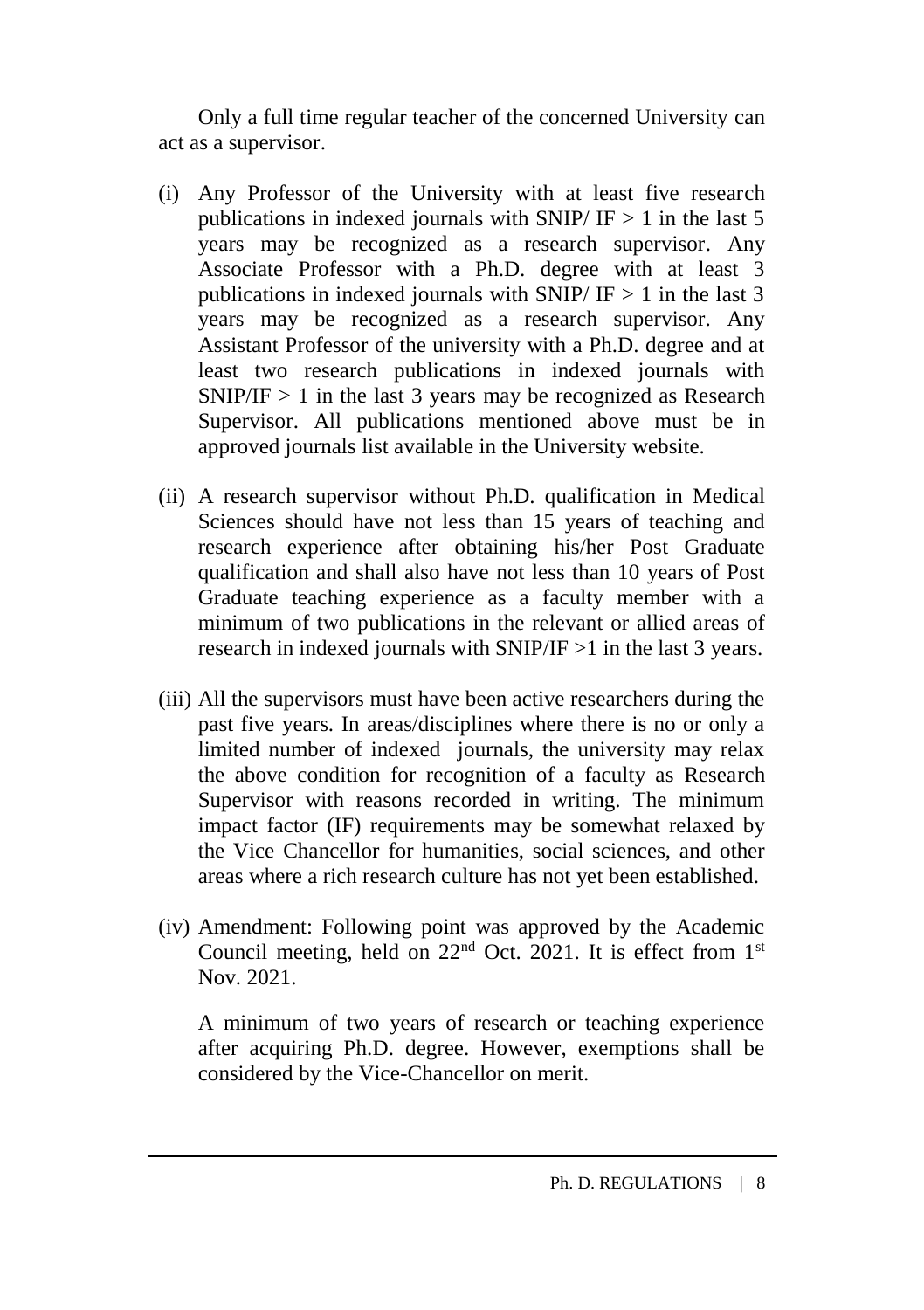(v) The external supervisors are not allowed. However, Co-Supervisor can be allowed in inter-disciplinary areas from other departments of the same institute or from other related institutions with the approval of the Vice Chancellor.

# **6.2 Allocation of Supervisors**

- (i) The allocation of Research Supervisor for a selected research scholar shall be decided by the DRCC concerned depending on the number of scholars per Research Supervisor, the available specialization among the Supervisors and research interests of the scholars as indicated by them at the time of interview/*viva voce*.
- (ii) In case of topics which are of inter-disciplinary nature where the Department concerned feels that the expertise in the DRCC has to be supplemented from outside, the Department may appoint a Research Supervisor from the Department itself, who shall be known as the Research Supervisor, and a Co-Supervisor from outside the Department/ Faculty/College/Institution on such terms and conditions as may be specified and agreed upon by the consenting Institutions/Colleges.
- (iii) A Research Supervisor/Co-supervisor who is a Professor, at any given point of time, can guide up to three (3) M.Phil. and eight (8) Ph.D. scholars. An Associate Professor as a Research Supervisor can guide up to a maximum of two (2) M.Phil. and six (6) Ph.D. scholars and an Assistant Professor as a Research Supervisor can guide up to a maximum of one (1) M.Phil. and four (4) Ph.D. scholars. Guiding research scholars is a significant investment of ones time. Care must be taken before accepting doctoral scholars considering the load on hand.
- (iv) In case of relocation of an Ph.D. woman scholar due to marriage or otherwise, the research data shall be allowed to be transferred to the University to which the scholar intends to relocate provided all the other conditions in these regulations are followed in letter and spirit and the research work does not pertain to the project secured by the parent institution/ supervisor from any funding agency. The scholar will however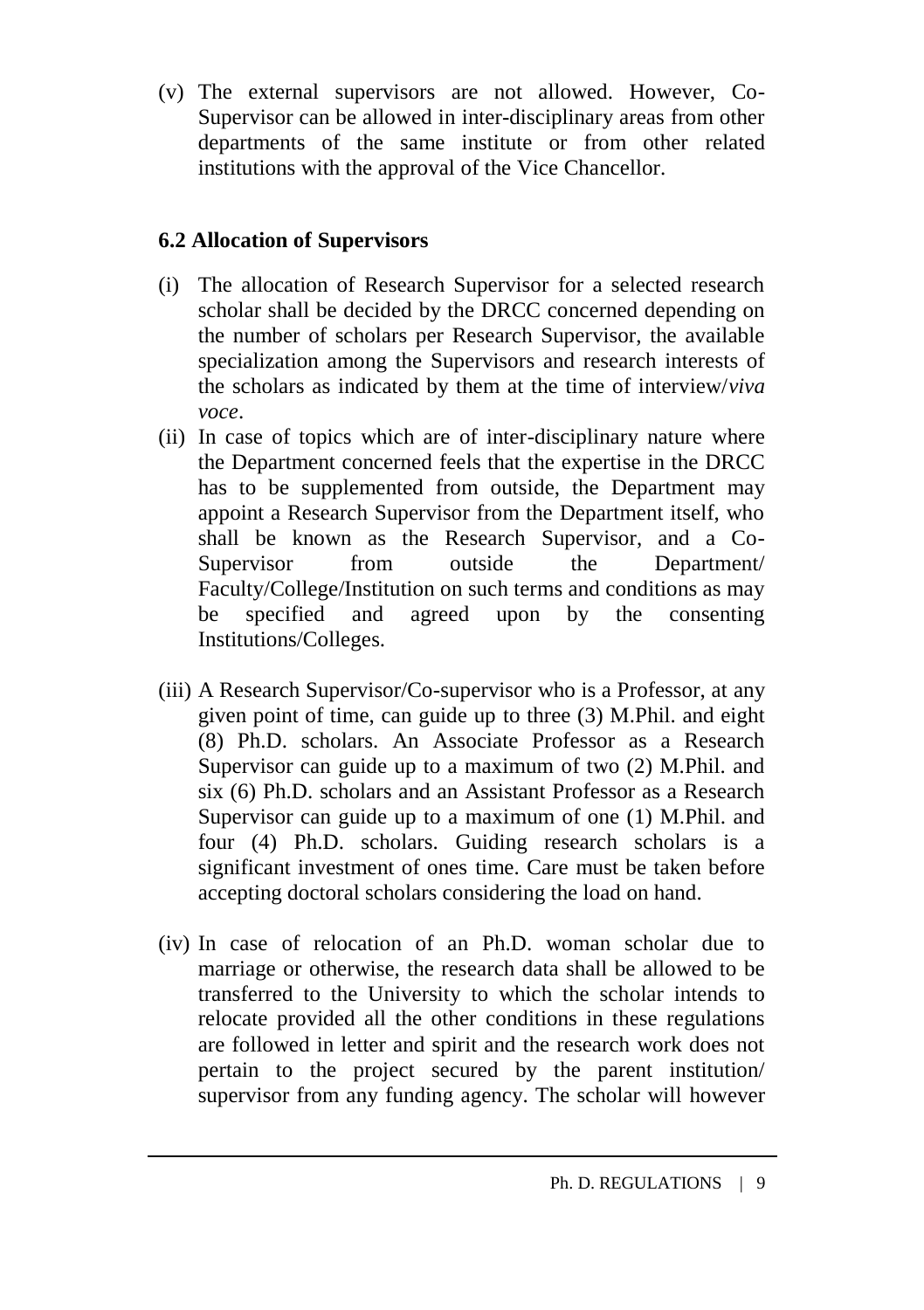give due credit to the parent Supervisor and the institution for the part of research already done.

# **7 . SUPERVISORS**

- (i) All Ph.D. candidates are required to work under the guidance of a recognized Supervisor from the University.
- (ii) The part time (external) candidates shall be required to have, in addition to a Research Supervisor from the respective faculty of this University, a recognized Cosupervisor/Research coordinator from the institution/organization/department where he/she is employed, who is responsible to provide all necessary resources and help to complete the research work in a time bound manner. The institution /organization/department where the candidate will pursue his/her research work should be recognized as a research centre by the university.
- (iii) When a supervisor of a candidate happens to be away from the University, for more than 6 months, he/she may continue to guide the candidate, but a supervisor belonging to the same faculty of the University shall be officially nominated as a Co-supervisor by the DRCC of the department and forwarded through proper channel to the Vice Chancellor for approval.
- (iv) If the supervisor leaves the University, he/she may be permitted to continue as a supervisor for his/her students depending upon the availability of the individual, subject to the approval of the Vice Chancellor. Otherwise a new supervisor belonging to the same faculty of the University, officially nominated by the Research Coordination Committee of the department will be appointed as the Supervisor after obtaining necessary approval from the Vice Chancellor.

# **8. RECOGNITION OF RESEARCH CENTERS**

Various National and Regional Laboratories / Institutions / Organizations / Industrial Establishments/ Industries recognized by DSIR are eligible to admit candidates for Ph.D. under this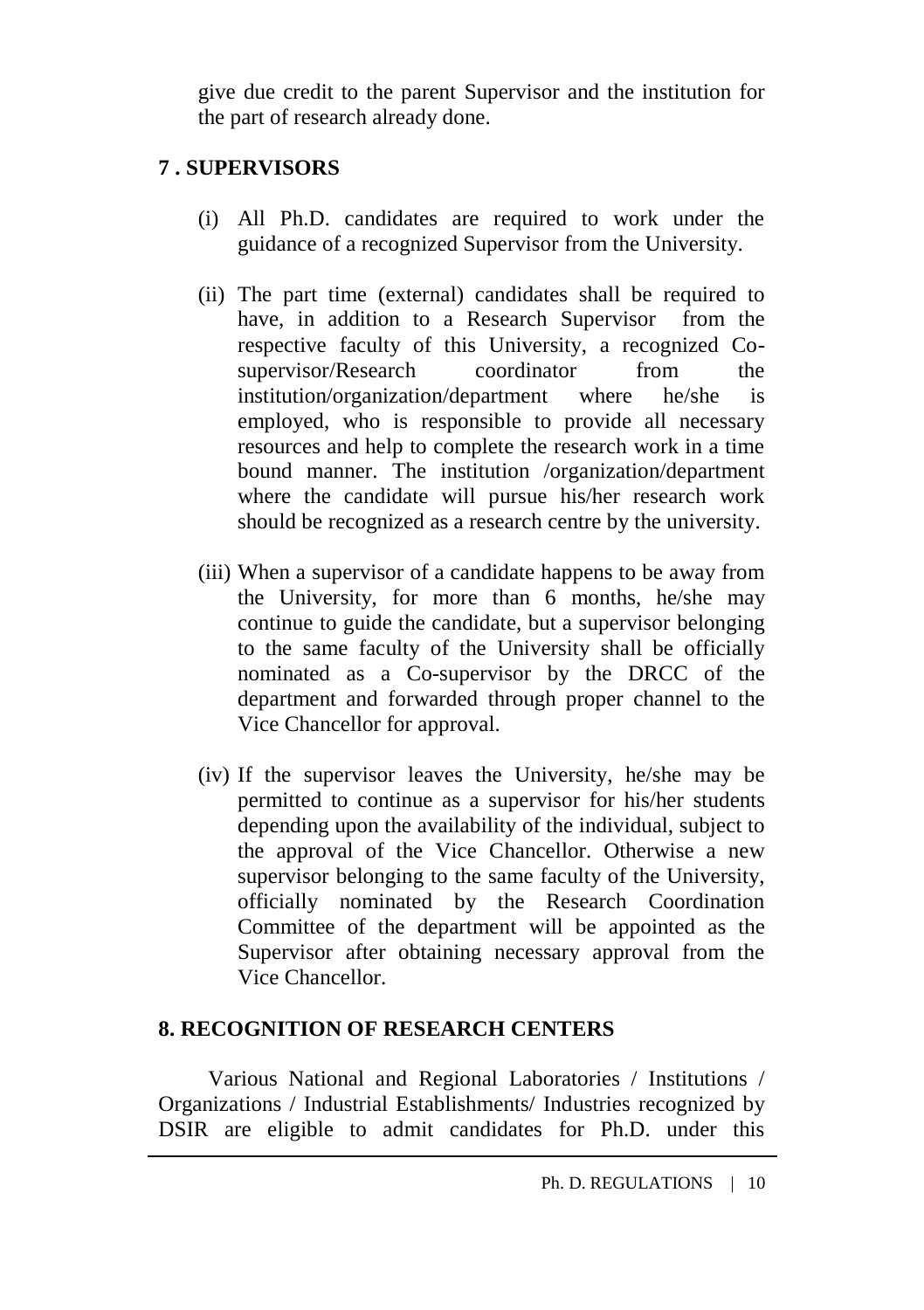University provided they possess recognition from the University. Other Institutions desirous of getting recognition must apply to the University for securing recognition as Centers of Research. The University will get these institutions assessed through a committee before awarding the recognition, wherever necessary as per the guidelines approved by the Doctoral Committee.

# **9. DOCTORAL COMMITTEE AND ITS FUNCTIONS**

The following members shall constitute the Doctoral Committee as approved by the Vice-Chancellor.

- (i) The Supervisors (Convener)
- (ii) Two External experts selected by the Director of the respective faculty from a panel of six experts recommended by the Supervisors from the academia/Industries / R&D organizations.
- (iii) The Co-supervisor, if any.
- (iv) In case of Part time external candidates, the Co-Supervisor/Research coordinator from the organization where he/she is employed.
- (v) An expert in the allied areas of research from the University, if required.
- (vi) Chairperson of DRCC of the concerned department.

This Committee shall have the following responsibilities:

- a) To review the research proposal and finalize the topic of research.
- b) To guide the research scholar to develop the study design and methodology of research and identify the course(s) that he/she may have to do.
- c) To periodically review and assist in the progress of the research work of the research scholar.

# **10. COURSE WORK**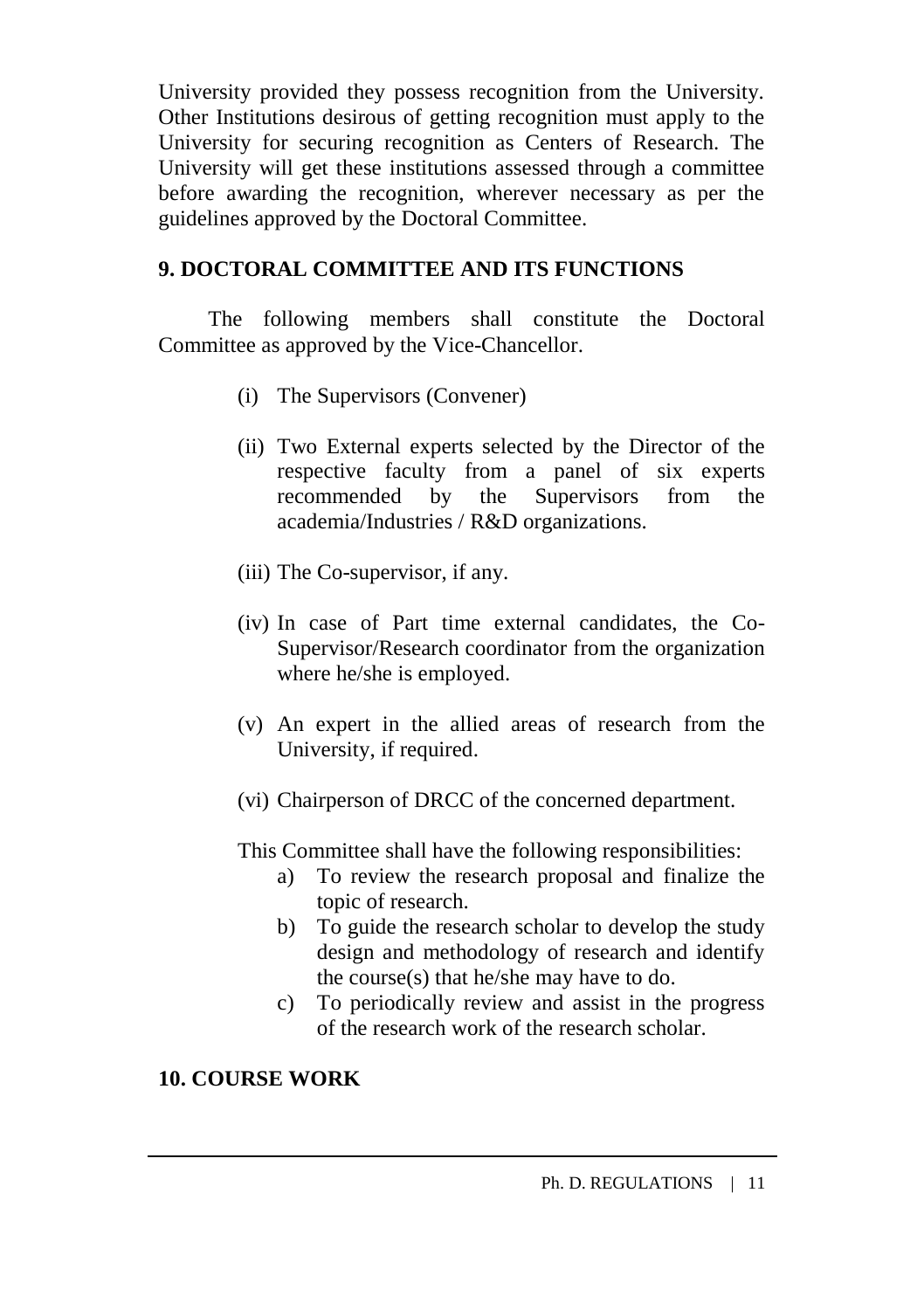All candidates admitted to the Ph.D. programme shall be required to complete the course work prescribed by the Doctoral Committee during the initial one or two semesters.

# **(a) For Engineering and Technology /Architecture**

- (i) The research scholars should successfully complete a minimum of **four** courses (minimum of 12 credits) prescribed by the Doctoral Committee and approved by the concerned Boards of Studies.
- (ii) A minimum of four credits shall be assigned to one or more courses on Research Methodology with a minimum of four credits which could cover areas such as quantitative methods, computer applications, research ethics and review of published research in the relevant field, training, field work, etc.
- (iii) The other courses may be special courses decided by the Doctoral Committee relating to the area of research of the candidate.

#### **(b) For Science and Humanities and Medical and Health Sciences**

- (i) All candidates shall complete **three** courses (minimum of 9 credits) prescribed by the Doctoral Committee and approved by the concerned Boards of Studies.
- (ii) The courses shall be (i) Research methodology for the subject (ii) A background subject related to his/her Ph.D. research (iii) An advanced subject in the area of research.
- (iii) In the case of candidates with M.Phil. degree, the course work on Research Methodology may be exempted.by the Doctoral Committee.
- **10.1. Directed Course**: The directed course is done under the guidance of the Supervisor. For the internal evaluation there should be the following two components.
	- i. 5 Seminars 15 Marks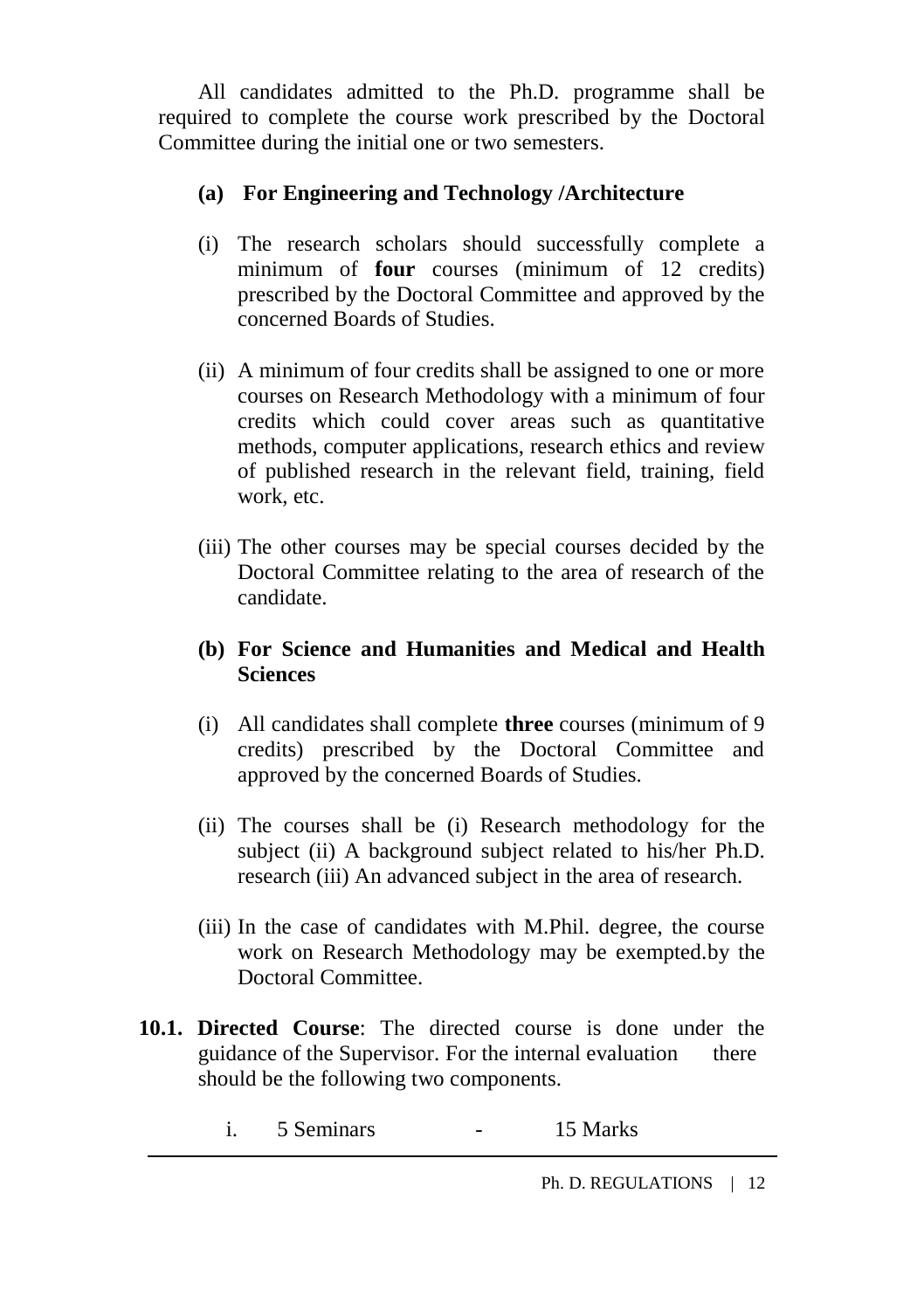| ii. | 3 Tests | 15 Marks |
|-----|---------|----------|
|     | Total   | 30 Marks |
|     |         |          |

The syllabus for the directed course is assigned to the above components in such a way that the entire syllabus is covered. The schedule for the course may be prepared by the Supervisor who teaches the course in the format given below and may be submitted to the Controller of Examination well in advance.

| Course Code & Title    |  |
|------------------------|--|
| Name of the Supervisor |  |
| <b>Department</b>      |  |

| Sl.No. | <b>Component</b> | <b>Syllabus</b>               | <b>Date</b> |
|--------|------------------|-------------------------------|-------------|
|        | Seminar - 1      | From unit 1                   |             |
| 2      | Seminar $-2$     | From unit 2                   |             |
| 3      | Seminar $-3$     | From unit 3                   |             |
|        | Seminar $-4$     | From unit 4                   |             |
| 5      | Seminar $-5$     | From unit 5                   |             |
|        | $Test - 1$       | Covering Units - $1 & 2$      |             |
| 7      | $Test-2$         | Covering Units - 3 & 4        |             |
| 8      | $Test - 3$       | <b>Covering All the Units</b> |             |

#### *Signature Signature Head of the Department Supervisor*

**10.2.** For each of the courses, the maximum internal mark awarded is 30 marks. All the candidates have to appear for an external (Semester) examination in each subject conducted by the Controller of examinations for 70 marks. The passing minimum is 35 marks in the semester examination. The overall passing minimum is 55 marks.

# **Letter Grades and Grade Points (GP)**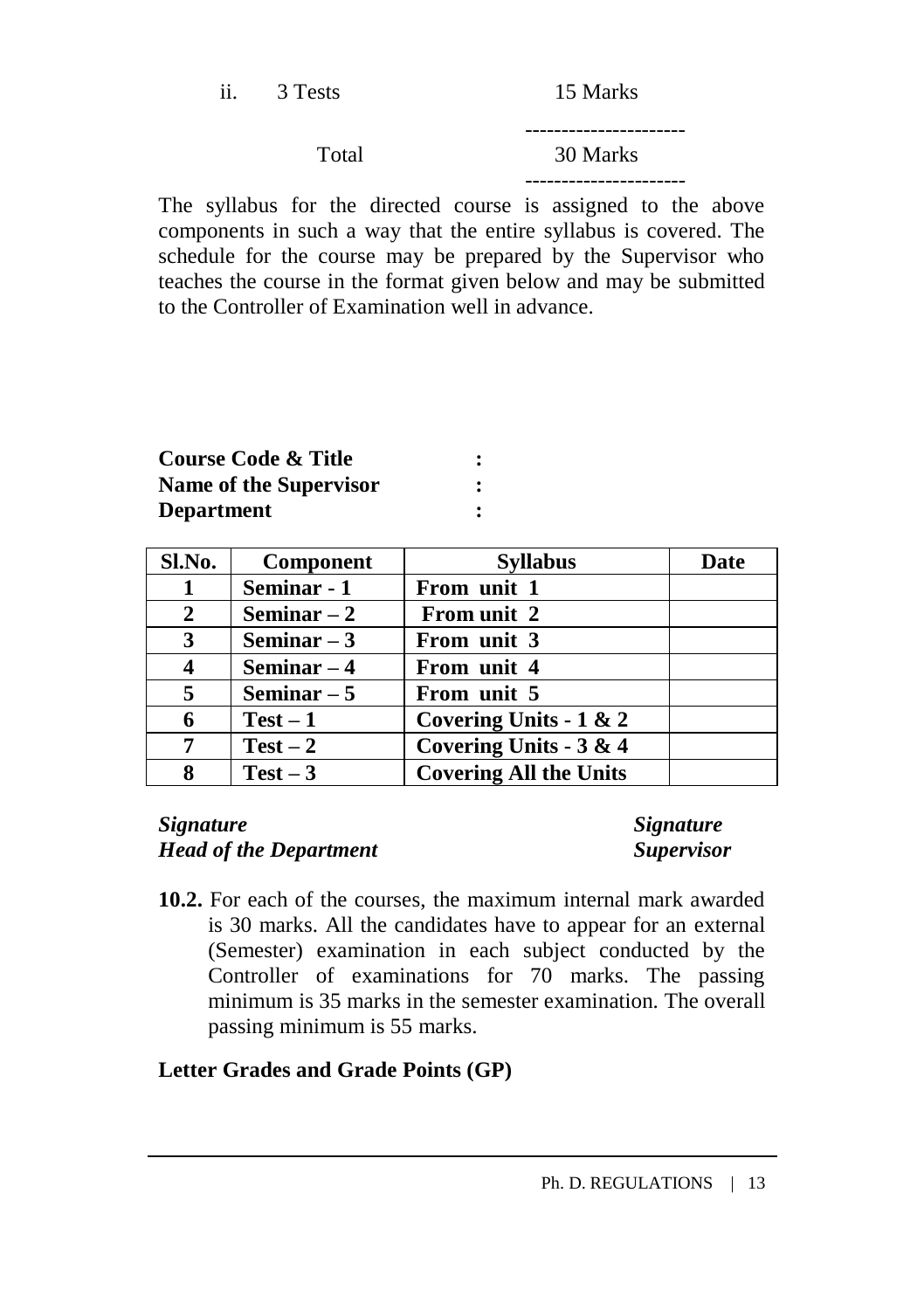Based on the performance in each subject, the student is awarded a final letter grade. The letter grades and the corresponding grade points are as follows.

| <b>Letter Grade</b>      | <b>Grade Points</b> | <b>Range of Marks</b>              |
|--------------------------|---------------------|------------------------------------|
| $O$ (Outstanding)        | 10                  | 95-100                             |
| $A+$ (Excellent)         | 9                   | 90-94                              |
| A (Very Good)            | 8                   | 85-89                              |
| $B+$ (Good)              |                     | 75-84                              |
| <b>B</b> (Above Average) | 6                   | 65-74                              |
| C (Average)              | 5                   | 55-64                              |
| P (Pass)                 | 4                   | 50-54                              |
| $F$ (Fail)               | 0                   | $<$ 50 Failure due to insufficient |
|                          |                     | marks in the course                |
| Ab (Absent)              | $\theta$            | Failure due to non-appearance      |
|                          |                     | in the examination                 |

Ph.D. scholar has to obtain a minimum of 55% of marks or its equivalent grade in the UGC 7-point scale (or an equivalent grade/CGPA in a point scale wherever grading system is followed) in the course work in order to be eligible to continue in the programme and submit the thesis. A scholar who gets less than C grade in a course work, he/she has to redo that course.

# **11. COMPREHENSIVE EXAMINATION**

- (i) A research scholar shall take a comprehensive examination after the completion of two semesters of his/her research programme but before the completion of four semesters. The comprehensive examination is mandatory.
- (ii) The comprehensive examination shall be in the form of written and/or oral as recommended by the Doctoral Committee.
- (iii) Comprehensive examination shall be conducted by a panel of examiners which consists of the members of the Doctoral Committee along with one external examiner as recommended by the supervisors and forwarded through proper channel and approved by the Vice Chancellor.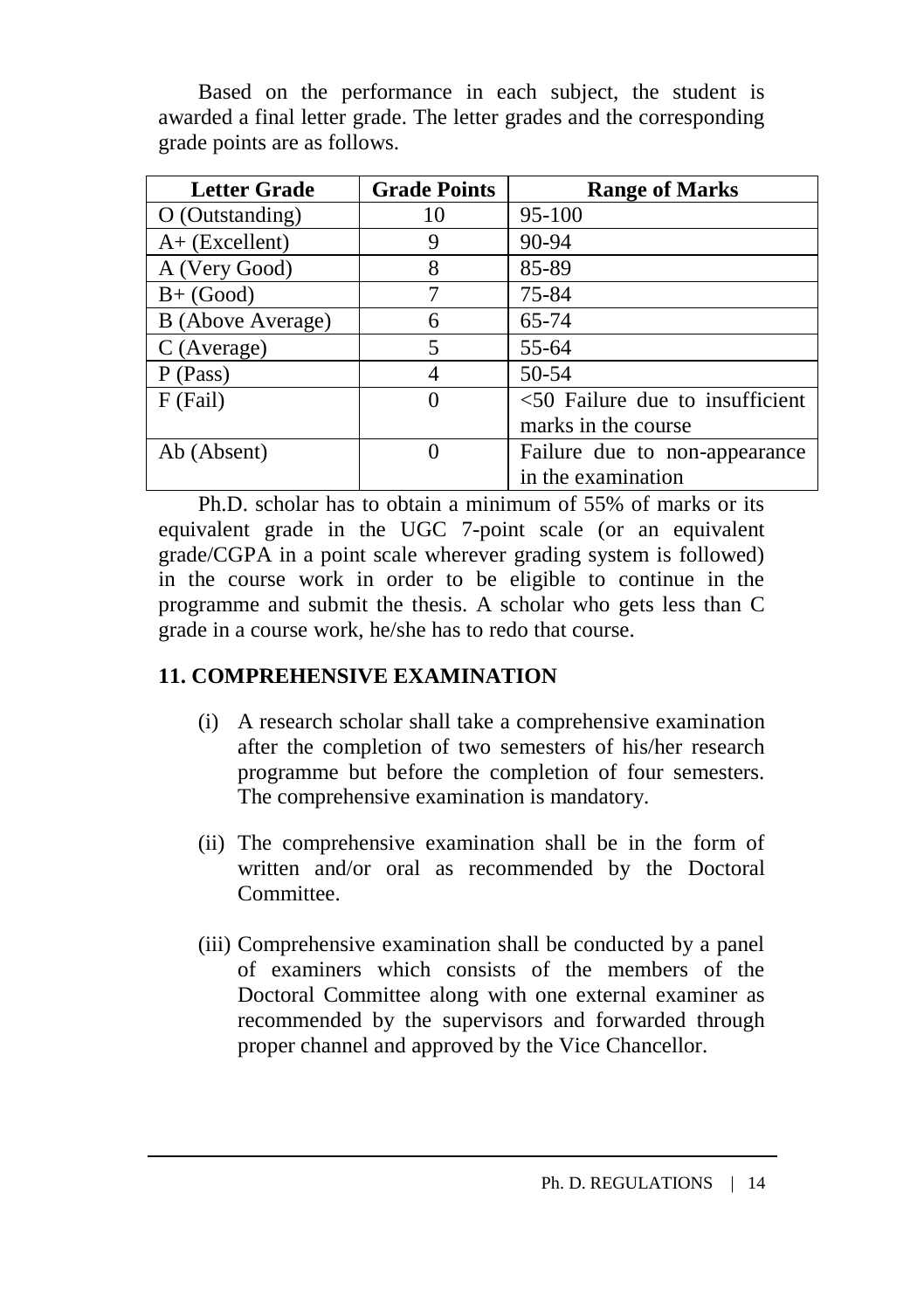- (iv) The Supervisor shall intimate the research scholar sufficiently in advance, the scope of the examination and other relevant details.
- (v) If the performance of the research scholar in the comprehensive examination is satisfactory, his/her provisional registration shall be confirmed. If the performance is unsatisfactory, he/she shall be given one more opportunity to appear for the examination within six months of the first examination. In case, the research scholar fails to successfully complete the comprehensive examination within the prescribed time limit, his/her provisional registration shall be cancelled by the University.

#### **12. SEMESTER REGISTRATION**

All Research scholars whose registration for research degree is in force, are required to report in-person to the Supervisor each semester on the stipulated date till their submission of thesis, in the prescribed registration form and the same shall be forwarded to the Director (Research) through the Head of the department and the Director of the respective Faculty.

# **13. MONITORING THE PROGRESS OF CANDIDATES**

- (i) A research scholar shall appear before the Doctoral Committee once in six months to make a presentation of the progress of his/her work for evaluation and further guidance. The six monthly progress reports shall be submitted by the Doctoral Committee to the Director (Research) with a copy to the research scholar. The Doctoral Committee meeting may be conducted through Skype/video conferencing if a DC member is not able to attend the meeting.
- (ii) In case, the progress of the research scholar is unsatisfactory, the Doctoral Committee shall record the reasons for the same and suggest corrective measures. If the research scholar fails to implement these corrective measures, the Doctoral Committee may recommend to the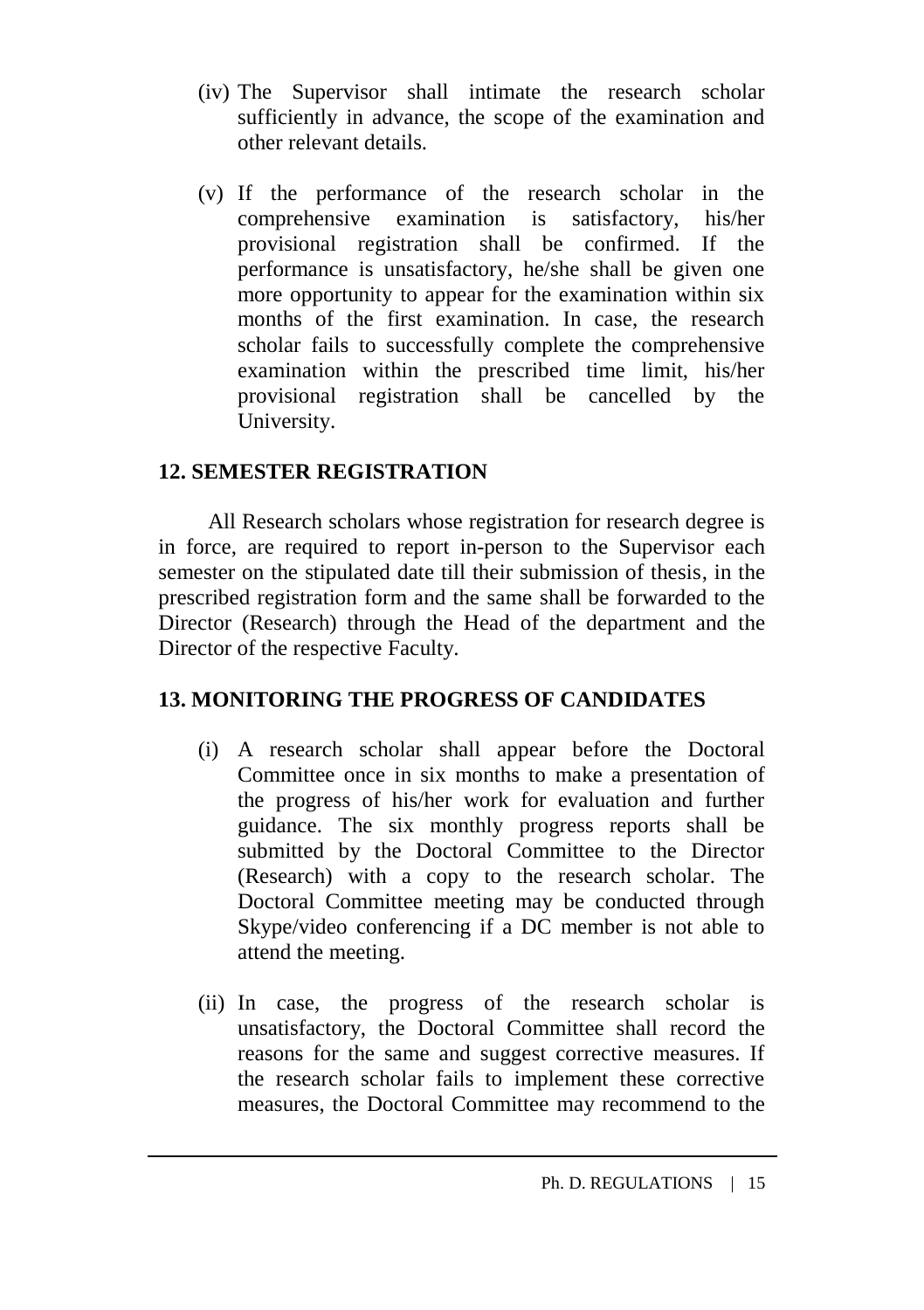respective Faculty Director with specific reasons for cancellation of the registration of the research scholar.

# **14. CANCELLATION OF REGISTRATION**

- (i) The registration of a research scholar whose progress is not satisfactory or who has not reported in person to the supervisor for any one semester is liable to be cancelled by the University.
- (ii) The registration of a research scholar who has not submitted his/her thesis by the end of the prescribed /extended period as provided in the Regulations will be cancelled by the University.

#### **15. SUBMISSION OF SYNOPSIS**

- (i) Upon satisfactory completion of the research work and after the publication of at least two research papers in indexed journals approved by the University and making two paper presentations in conferences/seminars, the research scholar is permitted to submit the synopsis of the Ph.D. work to the Controller of Examinations. The synopsis could be submitted after two years and nine months from the date of registration.
- (ii) Prior to submission of the synopsis, the student shall make a pre-Ph.D. presentation in the Department that may be open to all faculty members and research students, for getting feedback and comments, which may be suitably incorporated into the synopsis and thesis under the advice of the supervisor.
- (iii) After the approval of the research work reported in the synopsis by the Doctoral Committee, the Supervisor shall forward 6 hard copies of the synopsis of the proposed thesis, with a soft copy on CD to the Controller of Examinations along with a panel of at least six names (three from India, outside the State of the University campus and three from abroad) as examiners for adjudication of the Ph.D. thesis and a panel of three Indian examiners for the viva voce examination.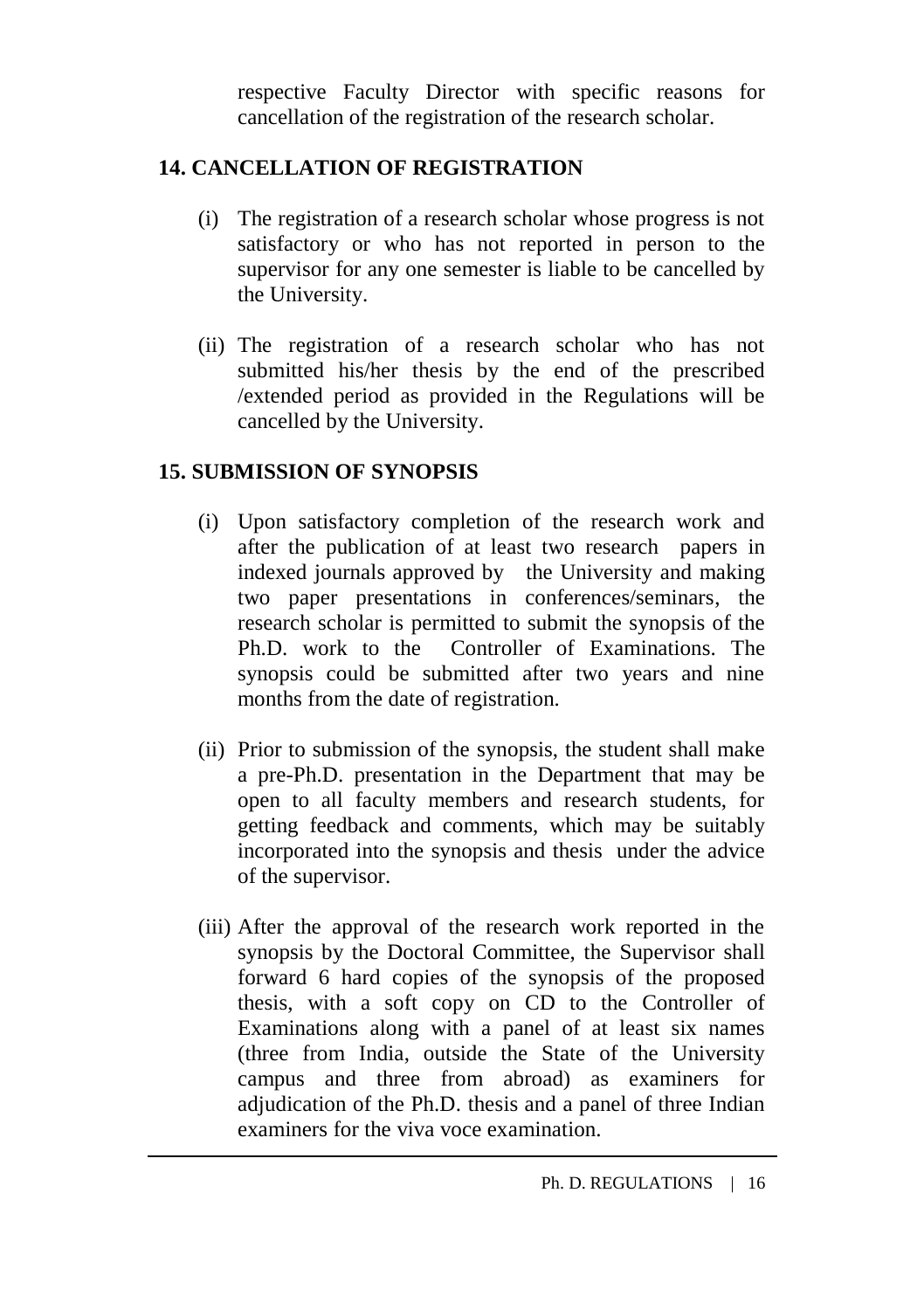### **16. SUBMISSION OF THESIS**

(i) The research scholar shall, within six months of submission of the synopsis, prepare thesis in accordance with the format and specification prescribed. The thesis shall report, in an organized and scholarly fashion, highlighting the original contribution made in the research work of the candidate.

The thesis should be submitted after the completion of the minimum period and before the completion of the maximum period of the Ph.D. programme.

- (ii) While submitting for evaluation, the thesis shall have an undertaking from the research scholar and a certificate from the Research Supervisor attesting to the originality of the work, vouching that there is no plagiarism after testing the thesis with a Plagiarism software recommended by the university and that the work has not been submitted for the award of any other degree/diploma of the same Institution where the work was carried out, or to any other Institution.
- (iii) He/She shall submit 6 hard copies of the thesis along with a soft copy on CD to the Controller of Examinations through proper channel under the intimation to the Director (Research). Under no circumstances, the submission of thesis shall be delayed except under special circumstances, where an extension of three months may be granted with the recommendation of the Doctoral Committee by the Vice-Chancellor.

# **17. THESIS ADJUDICATION**

(i) The Ph.D. thesis submitted by a research scholar shall be evaluated by his/her Research Supervisor and at least two external examiners nominated by the Vice Chancellor from among the panel of examiners recommended by the Supervisor who are not in employment of the University, of whom one examiner should be from outside the country and another examiner from outside the state (where the University campus is located). The Vice Chancellor, if he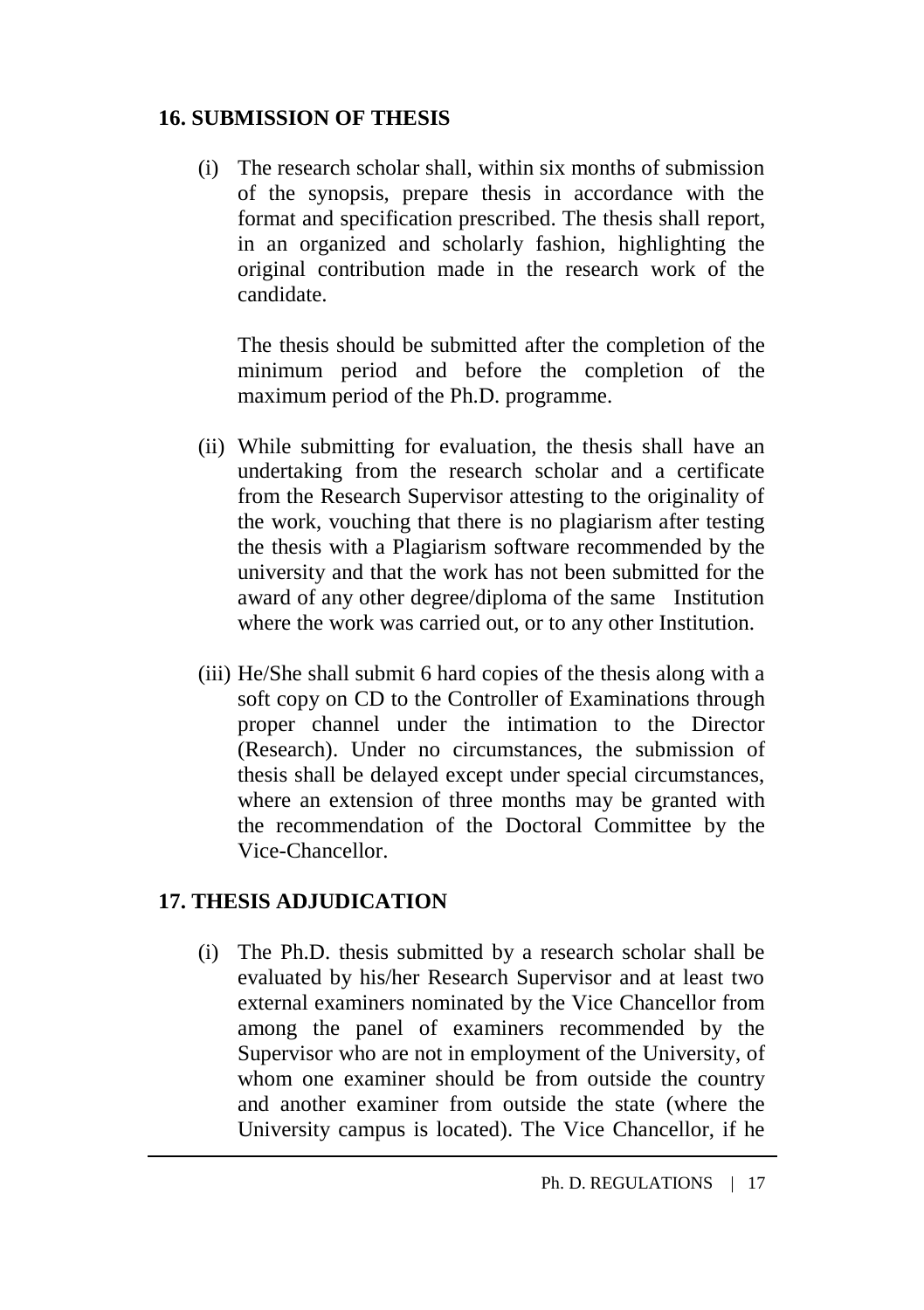deems it necessary, may also nominate examiners from outside the panel.

- (ii) The Controller of Examination shall take such steps as deemed necessary to enable the reports of the examiners to be received as quickly as possible.
- (iii) In the case of undue delay in receiving the report from the examiner, the Controller of examination shall refer the thesis to the second examiner selected by the Vice Chancellor, after waiting for three months and ensuring that the first examiner is not going to respond within a reasonable period of time.
- (iv) The examiner shall include in his report an overall assessment placing the thesis in one of the following categories:
	- a) Recommended for the award of the degree of Doctor of Philosophy: Commended / highly commended.
	- b) Recommended that the candidate revises the thesis as suggested in the report and the revised thesis be referred to the Supervisor for verification.
	- c) Recommended that the candidate revises the thesis as suggested in the report and the revised thesis be sent to the examiner for revaluation.
	- d) Not recommended.

The examiner shall enclose a report of 200 to 300 words, indicating the standard attained in case (a), the nature of revision in case (b) or (c) and the reasons for rejection in case (d)

- (v) On receipt of the reports from the examiners, the following procedure shall be adopted:
	- a) If all the examiners recommend the award of the degree, the thesis shall be provisionally accepted. Any minor revision, modification, etc., suggested by the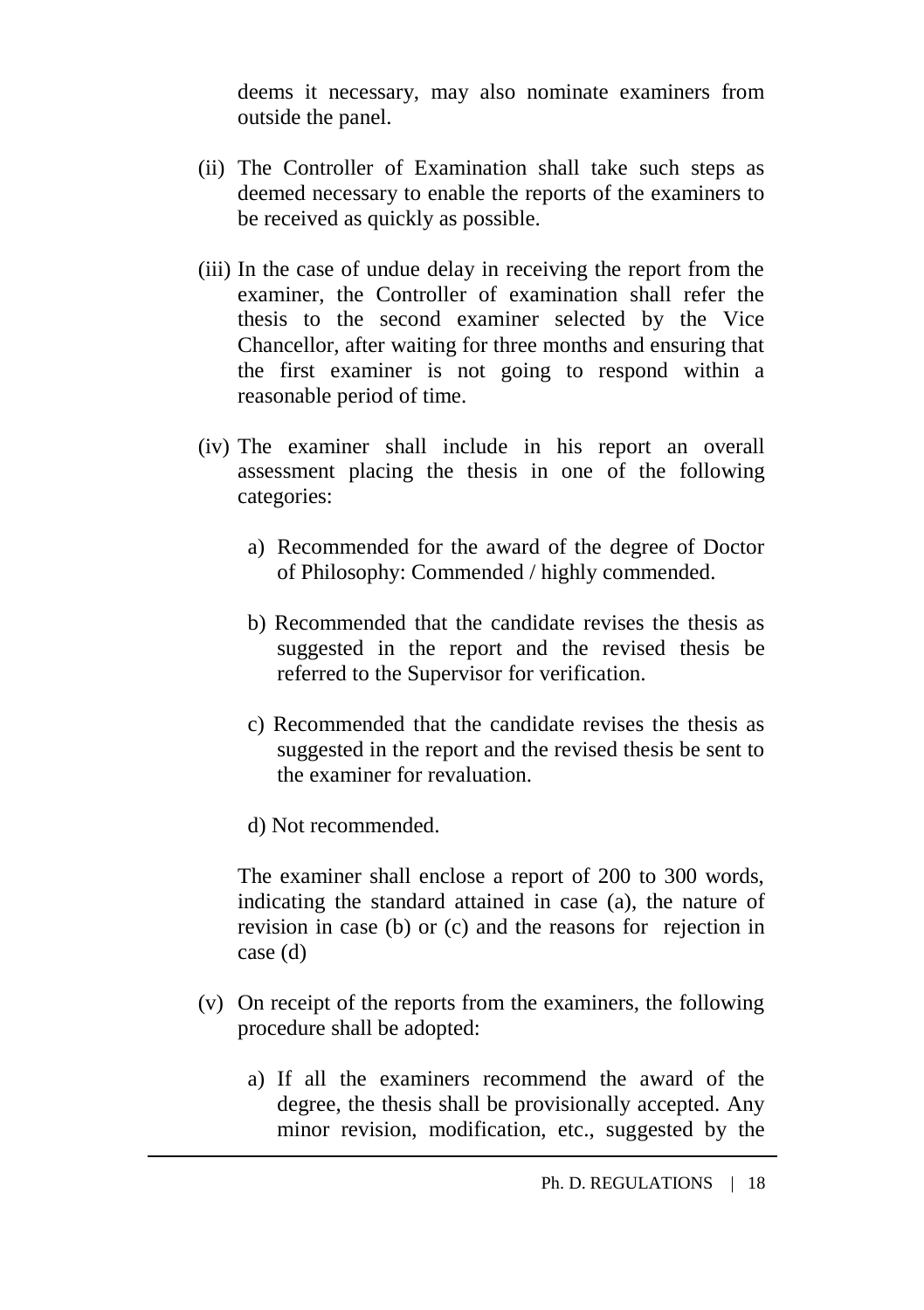examiners shall be carried out before the oral examination.

- b) If any examiner recommends revision of the thesis, the candidate shall be permitted to revise and resubmit the thesis within 6 months with the approval of the Doctoral Committee. The revised thesis shall be referred to the same examiner, if the examiner has insisted the University to send the thesis back to him/her after revision for offering his/her final recommendation on the thesis. In such a case the examiner should offer his/her comments for the second time either as recommended for the award or rejection. In case, the examiner did not insist on sending the thesis back to him, then the University may refer the revised thesis to the Supervisor for verification.
- c) If one external examiner recommends the award of the degree while the other recommends rejection, then the thesis shall be referred to a third examiner to be nominated by the Vice Chancellor. If the third examiner recommends the award, the thesis shall be provisionally accepted. Otherwise, the thesis shall be rejected and the registration of the candidate cancelled.
- d) If both the external examiners recommend rejection, the thesis shall be rejected and the registration of the candidate be cancelled.
- e) When the commendation of the examiner on the revised thesis is not as stipulated in Clause 17 (v) (b) above or in the case of any dispute, the Vice Chancellor, if he deems it necessary, shall refer the thesis and the comments to a committee constituted by the Vice Chancellor for this purpose.
- f) Individual cases not covered by the above regulations shall be referred to the Vice Chancellor for his final decision.

#### **18. PUBLIC VIVA VOCE EXAMINATION**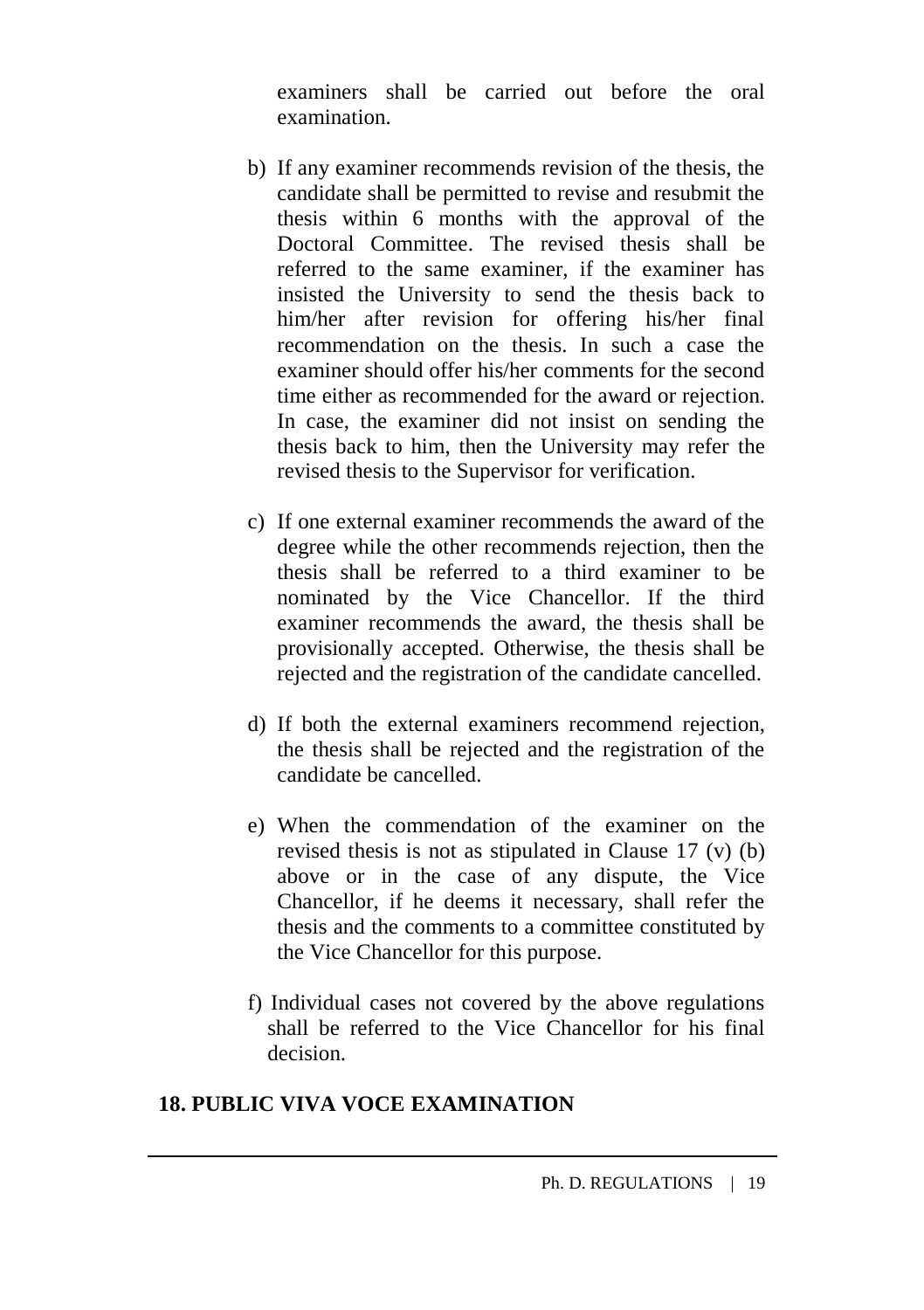- (i) The public *viva-voce* of the research scholar to defend the thesis shall be conducted by a board of examiners to be constituted by the Vice Chancellor. Only if the evaluation reports of the external examiner on the thesis are satisfactory and include a specific recommendation for conducting the *viva-voce* examination.
- (ii) The public *viva-voce* examination board shall include:
	- a) The examiner of the thesis from India or if the Indian examiner of the thesis is not available, a member from the panel of Indian examiners already recommended by the Supervisor.
	- b) An examiner from the panel of oral examiners already approved.
	- c) Supervisor of the candidate.
- (iii) The convener of the Doctoral committee will be the Convener of Oral examination board and the oral examination shall be conducted as "Open defense type" examination.
- (iv) If the performance of the candidate in the Oral examination as reported by the Oral examination board to be NOT SATISFACTORY, the candidate may opt to reappear for the Oral examination at a later date (not later than six months from the date of the first Oral Examination). On the second occasion, the Oral examination board shall include one more examiner nominated by the Vice Chancellor.
- (v) If the performance of the candidate in the oral examination on the second occasion also is reported to be NOT SATISFACTORY, the Vice Chancellor, if he deems it necessary, shall refer the remarks of the Oral examination board, along with the thesis and comments of the examiners, to a committee constituted by the Vice Chancellor for this purpose and decide. The decision of the Vice Chancellor shall be final.
- (vi) The University shall develop appropriate methods so as to complete the entire process of evaluation of Ph.D. thesis within a period of six months from the date of submission of the thesis.